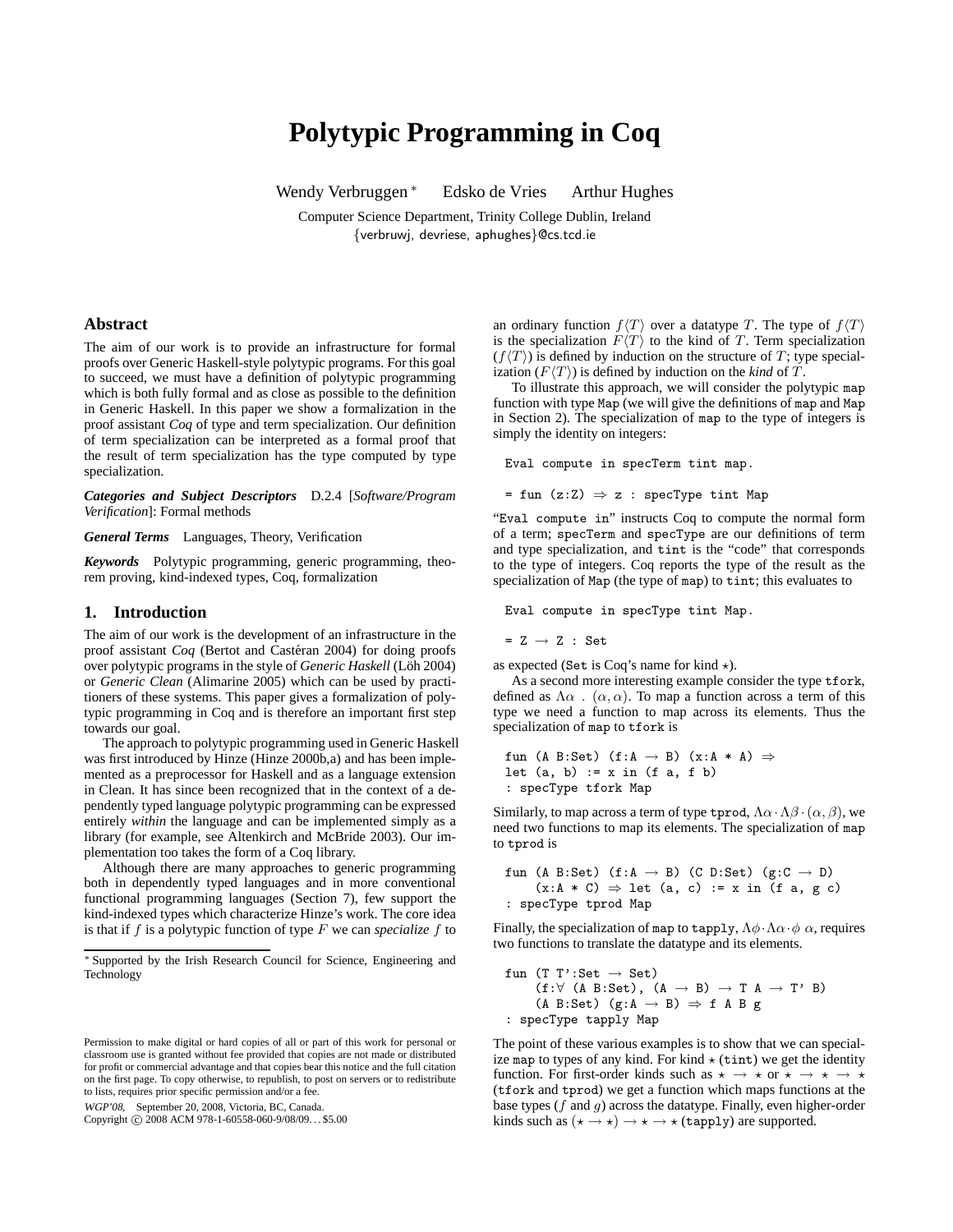The aim of this work is to provide an implementation of polytypic programming in Coq which is easily recognizable to programmers familiar with Generic Haskell or Generic Clean. In particular, our contributions are:

- We provide an infrastructure for defining polytypic functions and their types which is very similar to the infrastructure provided by Generic Haskell or Generic Clean (Section 2).
- We formalize term specialization and type specialization in Coq as defined in Generic Haskell/Clean. In particular, the definition of our type universe is identical (modulo syntactic differences).
- The definition in Coq has one very important benefit over the existing implementation in Generic Haskell. Since we use dependent types to specify that the result of specTerm  $T f$  must be of the form specType  $T \, F$ , our implementation is a formal *proof* that the term specialization  $f\langle T \rangle$  must have type  $F\langle T \rangle$ .

The final point is important since it paves the way towards our ultimate goal of providing an infrastructure in Coq to prove properties about Generic Haskell style programs. For this goal to succeed, we must have a definition of polytypic programming which is both fully formal and as close as possible to the definition in Generic Haskell or Generic Clean. This paper provides such as definition; Section 2 shows that the interface we provide to programmers is very similar to the Generic Haskell interface. After a brief introduction to Coq in Section 3, we give the definition of the generic view in Section 4 followed by the formalization of type and term specialization in Sections 5 and 6.

We assume that the reader is familiar with Haskell, and has at least some cursory knowledge of Generic Haskell or Generic Clean. We will not assume any prior knowledge of Coq.

## **2. Defining polytypic functions**

In this section we will explain how polytypic functions and their types can be defined using our library. We think that readers familiar with Generic Haskell or Generic Clean will experience a comforting familiarity reading our definitions; we will explain specifics pertaining to Coq as they arise.

The type of a polytypic function is a (type-level) function which, given  $np$  arguments, constructs a type of kind  $\star$ :

```
Record PolyType (np:nat) : Type := polyType {
 typeKindStar : nary_fn np Set Set
}.
```
The Record keyword introduces a record of named fields; the difference between records in Coq and records in Haskell is that records in Coq can be dependent. We will take a closer look at dependent types in the next section; suffice to say here that a dependent type is one that depends on a term (rather than a type). PolyType has one parameter (np) and one field (typeKindStar) of type nary fn np Set Set. A term nary fn  $n A B$  denotes the type

$$
\underbrace{A \to \dots \to A}_{n} \to B
$$

We will refer to  $np$  as the number of arguments of the polytypic function (it does *not* refer to the number of arguments of the specialized function, which varies with the kind of the target type see previous section).

As readers who are familiar with polytypic programming will know, map is a polytypic function of two arguments; its type Map is

Definition Map : PolyType 2 := polyType 2 (fun A B  $\Rightarrow$  A  $\rightarrow$  B).

The type of the polytypic function describes the type of the operation that gets performed by the polytypic function at the elements; in this case, map transforms elements of type  $A$  to elements of type B. Specialization of a polytypic function uniformly lifts the operation on elements to an operation on structures containing elements. The specialization of the *type* of the polytypic function describes the type of the lifted operation.

To define a polytypic function, the user only needs to provide the definition for the type constants; term specialization then takes care of the remaining types. A nice feature of an implementation of polytypic programming in a dependently typed language is that the definition of a polytypic function is simply another record. Polytypic functions are therefore first-class (ordinary objects in the host language) and can be passed as arguments or returned as results. We define a polytypic function as

```
Record PolyFn (np:nat) : Type := polyFn {
ptype : PolyType np ;
punit : specType tunit ptype ;
pint : specType tint ptype ;
pprod : specType tprod ptype ;
psum : specType tsum ptype
}.
```
In words, a polytypic function of  $np$  arguments has a (polytypic) type of np arguments, and contains definitions for the type constants tunit, tint, tprod and tsum (for simplicity's sake, we do not consider other type constants). The type of these fields is determined by type specialization (explained in Section 5), which ensures that users cannot define ill-typed polytypic functions. For the specific case of Map, this simplifies to

```
punit : unit \rightarrow unit
pint : Z \rightarrow Zpprod : \forall (A B:Set), (A \rightarrow B) \rightarrow\forall (C D:Set), (C \rightarrow D) \rightarrowA \times C \rightarrow B \times Dpsum : \forall (A B:Set), (A \rightarrow B) \rightarrow\forall (C D:Set), (C \rightarrow D) \rightarrowA + C \rightarrow B + D
```
(We can ask Coq to simplify these types for us, as shown in the introduction.) We can now define the polytypic map function as

```
Definition map : PolyFn 2 := polyFn Map
 (fun (u:unit) \Rightarrow u)
 (fun (z:Z) \Rightarrow z)(fun (A B:Set) (f:A \rightarrow B)(C D:Set) (g:C \rightarrow D) (x:A * C) \Rightarrowlet (a, c) := x in (f a, g c)(fun (A B:Set) (f:A \rightarrow B))
        (C D:Set) (g:C \rightarrow D) (x:A + C) \Rightarrowmatch x with
  | inl a \Rightarrow inl D (f a)
  | inr c \Rightarrow inr B (g c)
  end).
```
This is virtually identical to the definition we would provide in Generic Haskell or Generic Clean, with one exception perhaps: since Coq is explicitly typed, the fields of the polytypic function take explicit type arguments. For example, in Haskell we would write the case for the product type as

$$
\lambda f \rightarrow \lambda g \rightarrow \lambda x \rightarrow \text{let } (a, c) = x \text{ in } (f a, g c)
$$

To conclude this section, we will consider another classic polytypic function: polytypic equality. Unlike map, equal only has a single argument. Its type is defined as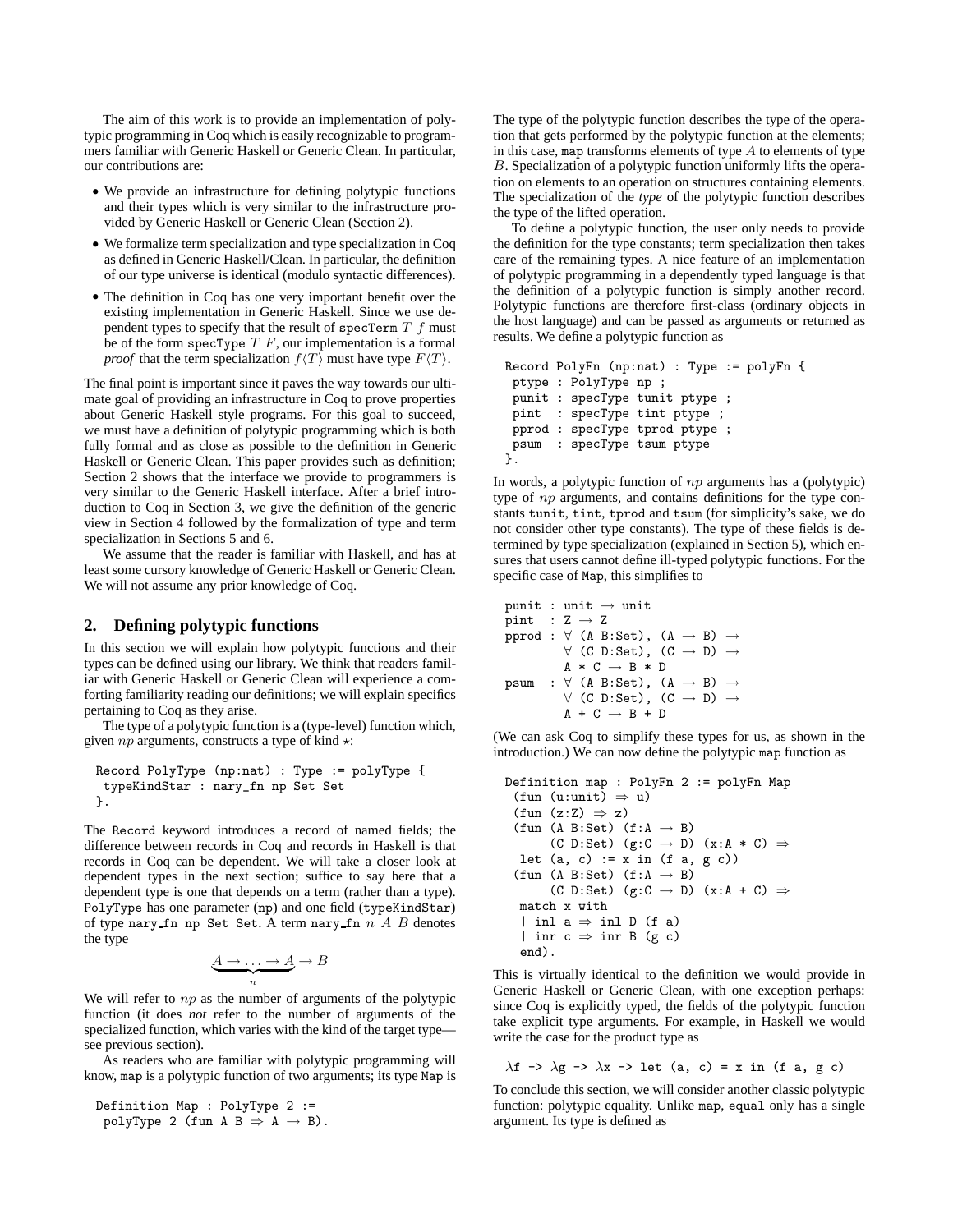```
Definition Equal : PolyType 1 :=
 polyType 1 (fun A \Rightarrow A \rightarrow A \rightarrow bool).
```
The definition of equal is

```
Definition equal : PolyFn 1 := polyFn Equal
 (fun x y \Rightarrow true)
 Zeq_bool
 (fun (A:Set) (f:A \rightarrow A \rightarrow bool)(B:Set) (g:B \rightarrow B \rightarrow bool)
        (x:A * B) (y:A * B) \Rightarrowlet (a, b) := x in
  let (a', b') := y in
  f a a' && g b b')
 (fun (A:Set) (f:A \rightarrow A \rightarrow bool)(B:Set) (g:B \rightarrow B \rightarrow bool)
        (x:A + B) (y:A + B) \Rightarrowmatch (x, y) with
  | (inl a, inl a') \Rightarrow f a a'
  | (inr b, inr b') \Rightarrow g b b'
  | otherwise ⇒ false
  end).
```
# **3. Coq**

Before we delve into our formalization of polytypic programming, we will first give a brief overview of Coq. Coq is a proof assistant developed in Inria (Bertot and Castéran 2004) based on the calculus of constructions (higher-order predicate logic) extended with inductive and co-inductive datatypes and an infinite hierarchy of universes. The examples we discuss in this section are all part of our development, and will be needed in the rest of the paper.

#### **3.1 Dependent types**

The calculus of constructions (Coquand and Huet 1988) is a dependently typed lambda calculus. This means that types are first class and can be passed as arguments to functions or returned as results. For example, we can define a function tuple  $A$  n which constructs the type of homogeneous tuples of length  $n$ :

 $\underbrace{A\times A\times\cdots\times A}_{n}$ 

as

```
Fixpoint tupleT (A:Type) (n:nat) : Type :=
match n with
 | 0 \Rightarrow unit
 | S m \Rightarrow A * tupleT A m
 end.
```
Fixpoint introduces a recursive definition, and match denotes pattern matching (comparable to case in Haskell). Since all functions in Coq must terminate, recursive functions must be defined by structural induction on one of its arguments (here,  $n$ ). The termination checker in Coq will verify that all recursive calls are made to structurally smaller arguments. Notice that for the case of  $n = 0$  we return the unit type (() in Haskell) which has one element denoted by tt. Thus we will use tt to denote the empty tuple.

To define a function that returns the  $i$ 'th element from an n−tuple, we must first define a datatype that describes the set of valid indices  $\{0, 1, \ldots, n-1\}$ . This datatype is known as Fin and is defined as

Inductive Fin : nat  $\rightarrow$  Set := | fz : ∀ n, Fin (S n) | fs :  $\forall$  n, Fin n  $\rightarrow$  Fin (S n).

Inductive introduces an inductive datatype<sup>1</sup>; the syntax can be compared to the syntax for GADTs in Haskell (Peyton Jones et al. 2006): we specify the kind of the datatype and list the types of the constructors. Since Fin is parametrized by a natural number—a term, not a type—it is a so-called *dependent* datatype. It has two constructors: fz corresponds to the natural number zero (and is an element of any set of at least one element) and fs corresponds to the successor operation on natural numbers. For example, the term

fs (fz 3) : Fin 5

denotes the second element in the set  $\{0, 1, 2, 3, 4\}$ . Although fs takes two arguments (a natural number and another element of Fin), we only specify one since the first  $n$  can be inferred from the second. We say that  $n$  is an *implicit argument* of  $fs$ .

Given Fin we can write the indexing operator as

```
Fixpoint getT (A:Type) (n:nat) (i:Fin n) {struct i}
    : tupleT A n \rightarrow A :=
 match i in Fin n return tupleT A n \rightarrow A with
 | fz m \Rightarrow fun tup \Rightarrow let (x, xs) := tup in x
 | fs m i' \Rightarrow fun tup \Rightarrowlet (x, xs) := tup in getT A i' xsend.
```
The syntax "match  $e$  in  $T$  return  $\sigma$ " denotes a dependent pattern match on  $e : T$ , where the type of each branch has type  $\sigma$ (which may depend on both  $e$  and  $T$ ). Since the index  $i$  must be within bounds due to its type, getT is a total function. We use {struct i} to tell Coq which argument we want to do structural recursion on so that Coq can verify termination.

#### **3.2 Universe inconsistencies**

One definition that we will need later in our proof is a characterization of heterogeneous tuples, in which every element has a different type. One natural way we might consider is to define a function which given a tuple of types

$$
(A,B,C)
$$

constructs the type

 $A \times B \times C$ 

We can define this function as

```
Fixpoint gtupleT (n:nat) : tupleT Type n \rightarrow Type :=
 match n return tupleT Type n \rightarrow Type with
 | 0 \Rightarrow fun tup \Rightarrow unit
 | S m \Rightarrow fun tup \Rightarrowlet (t, ts) := tup in t * gtupleT m tsend.
```
This takes a nested tuple (tuple of tuples) as argument, i.e. we must construct a tuple of type

$$
\mathtt{tupleT\ Type\ }n
$$

We will get an unpleasant surprise, however, when we attempt to define

```
(tupleT A m, ...) : tupleT Type n
```
because Coq will come back with the uninformative error

Universe inconsistency

<sup>&</sup>lt;sup>1</sup> Although it may be slightly unusual to define tupleT recursively while defining Fin inductively, we found this the most convenient setup. An alternative is to define tuples functionally. This removes the need for an indexing operator and makes some of the lemmas we need redundant; however, it also introduces some new lemmas and operations and, more importantly, it makes it impossible to prove that two tuples are equal.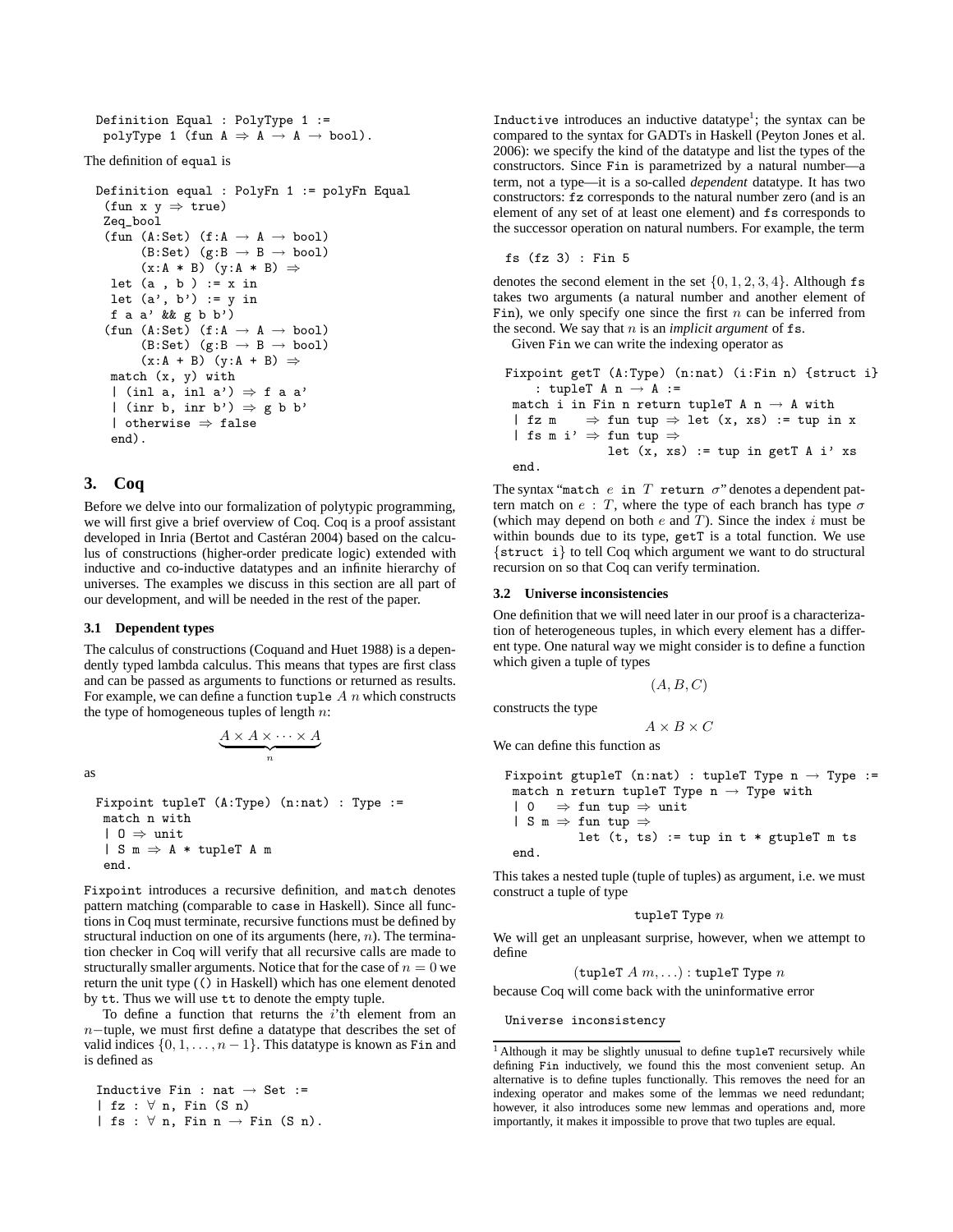To understand this error, we must know a little more about universes in Coq. Like in Haskell, the natural number "5" has type nat. Like in Haskell, the type nat has *kind* (or type) Set (Set is called  $\star$  in Haskell). Unlike in Haskell, however, this hierarchy continues ad infinitum: Set has type Type<sub>0</sub>, Type<sub>0</sub> has type Type<sub>1</sub>, and generally Type<sub>i</sub> has type Type<sub>i+1</sub>. Moreover, there is a coercion rule that if  $T: Type_i$  then  $T: Type_j$  for any  $j \geq i$ . This *stratification* of Type prevents the encoding of logical paradoxes (e.g., Hurkens 1995).

The user cannot assign the universe levels manually, which is why we simply wrote Type in the examples above. Coq attempts to assign a suitable level to each occurrence of Type, infers the constraints on these levels, and verifies that there are no inconsistencies. For tupleT we have

$$
\mathtt{tupleT} \; : \; \mathtt{Type}_i \; \rightarrow \; \mathtt{nat} \; \rightarrow \; \mathtt{Type}_j \; \; (i \leq j)
$$

Now consider what happens when we try to define our tuple of tuple types. The elements of the tuple are the result of tupleT and therefore have type  $Type<sub>j</sub>$ . The constructed type itself must then have type

#### tupleT Type<sub> $i$ </sub>  $n$

Since we pass Type<sub>i</sub> as the first argument to tupleT of type Type<sub>i</sub>, we must have  $Type_j : Type_i$  which will hold if  $j < i$ . But the constraints  $i \leq j$  and  $j < i$  cannot both be satisfied, and Coq reports a universe inconsistency: there is no suitable assignment that does not result in an inconsistency.

The problem is that Coq does not support universe polymorphism (Harper and Pollack 1991). A work-around would be to duplicate the definition of tupleT. This is, however, not a very elegant solution, especially since it would lead to further code duplication elsewhere. Fortunately, we can follow Morris et al. (2007) and give an alternative definition of heterogeneous tuples which avoids universe inconsistency without the need for duplication (Morris et al. refer to this operator as the modality  $\square$ ). Given a tuple

#### $(x, y, z)$

of elements of some type  $A$ , we construct the type

$$
fx \times fy \times fz
$$

This is implemented as

```
Fixpoint gtupleT (A:Set) (n:nat) (f:A \rightarrow Type):
   tupleS A n \rightarrow Type :=match n return tupleS A n \rightarrow Type with
 | 0 \implies fun tup \Rightarrow unit
 | S m \Rightarrow fun tup \Rightarrowlet (t, ts) := tup in f t * gtupleT m f tsend.
```
While this definition is not formally equivalent, it is equally suitable for our purposes and avoids the universe inconsistency. The indexing operator associated with gtupleT takes the following form:

$$
\begin{array}{l} \texttt{ggetT}\; :\; \forall \;\; (A \colon \!\! \texttt{Set}) \;\; (n \colon \!\! \texttt{nat}) \;\; (f \colon \!\! A \to \texttt{Type}) \;\; (i \colon \!\! \texttt{Fin}\; n) \\ \texttt{(tup:tupleS}\; \texttt{A}\; n)\; \texttt{gtupleT}\; \texttt{f}\; \texttt{tup} \to \texttt{f}\;\; (getS\; i\; \texttt{tup}) \end{array}
$$

#### **3.3 Proofs**

From a logical perspective, Coq's language corresponds to constructive higher order predicate logic where every program in Coq denotes the proof of its type. This fascinating result is known as the Curry-Howard isomorphism, but a discussion of this topic would take us too far afield; we refer the reader to the excellent textbook by Sørensen and Urzyczyn (2006) instead.

For simple cases we can write these proofs as programs. For example, here is a proof of modus ponens:

Lemma MP : 
$$
\forall
$$
 (A B:Prop),  $A \rightarrow (A \rightarrow B) \rightarrow B$ .  
Proof (fun (A B:Prop) (a:A) (f:A \rightarrow B)  $\Rightarrow$  f a).

"Lemma...Proof" is alternative syntax for "Definition ... :=" to make it clear that we are writing a proof rather than a program. Of course, there really is no distinction and this is syntactic sugar only. We could also write

Definition MP : 
$$
\forall
$$
 (A B:Prop), A  $\rightarrow$  (A $\rightarrow$ B)  $\rightarrow$  B := (fun (A B : Prop) (a:A) (f:A $\rightarrow$ B)  $\Rightarrow$  f a).

The two definitions of MP are indistinguishable. Coq does however make a formal distinction between terms that are "programs" and terms that are "proofs" in the type system. The type of a program (say, nat) lives in Set, as we saw above. The type of a proof (that is, a proposition such as  $1 = 1$ ) lives in Prop (both Set and Prop live in Type $_0$ ). The reason for the two different sorts is that Coq supports *program extraction*: Coq can extract all the computational content (that is, keep the programs but strip the proofs) to be exported to OCaml or Haskell for efficient compilation.

For more complicated proofs, however, writing proofs by hand (as "programs") becomes difficult. Instead, we can make use of *tactics*. Tactics are small programs that can search for proofs in a particular domain. The use of tactics enables *proof automation*, where Coq can handle most of the more mundane parts of our proofs automatically. This is a huge help in any realistic proof. One of the simplest tactics is auto, which attempts to solve the proof by repeated application of the currently available hypotheses. Other tactics include tactics for induction (i.e., recursion), inversion, arithmetic, etc. Moreover, Coq supports a language called *Ltac* in which custom tactics can be written. All tactics will search for proofs, and then *return* a proof if one can be found—which will be verified by Coq. This means that a "rogue" tactic cannot compromise the soundness of the system.

We will not make use of tactics in this paper, so we refer the reader to (Bertot and Castéran 2004) for more information. However, the support for tactics and proof automation is an important reason for choosing Coq for our work (reasoning about polytypic programs).

#### **4. Definition of the Generic View**

A generic view is a set of *codes* that represent the datatypes that can be used as a target for specialization of polytypic functions. For example, if we want to specialize the polytypic map function to the product type (prod in Coq), we must pass the code for prod (tprod), as well as the definition of map itself, as arguments to term specialization. However, the result of term specialization should be a function on the product datatype proper (prod). This means that we must define a mapping from codes in the generic view to ordinary Coq datatypes. Such a mapping is known as a *decoder*. The definitions for our generic view and the decoders are listed in Figure 1.

#### **4.1 Kinding derivations**

In our definition of the generic view we do not define a datatype that encodes the *grammar* of types, but rather encode kinding derivations to make sure that only well-kinded types can be represented. An element

$$
T: \texttt{type} \; nv \; ek \; k
$$

is a type of kind  $k$  with at most  $nv$  free variables, whose kinds are defined in the kind environment ek. This corresponds to a kinding derivation

$$
ek \vdash T : k
$$

The type of the environment  $ek$  is envk  $nv$ , which is an  $nv$ -tuple of kinds.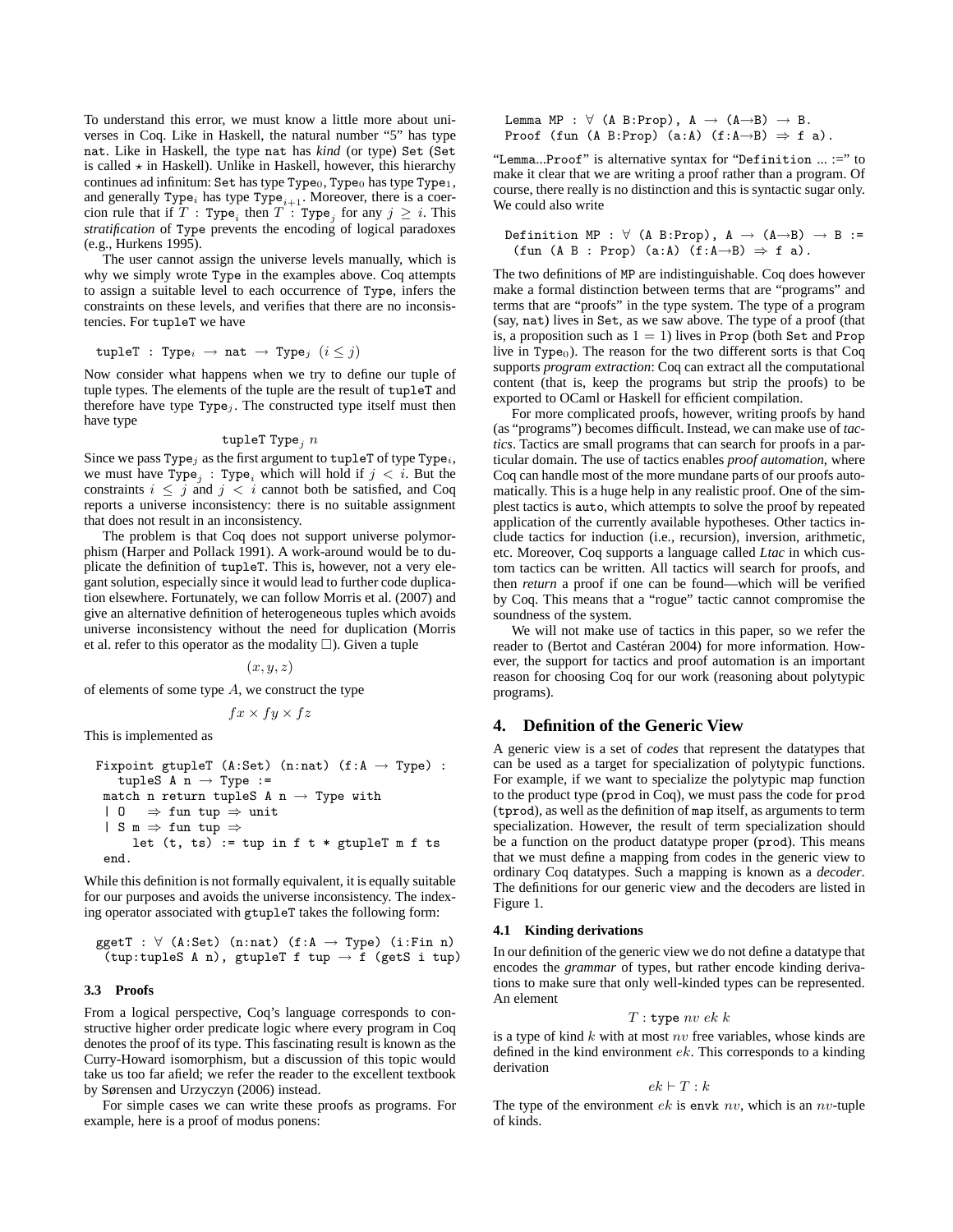```
(∗ Codes for kinds ∗)
Inductive kind : Set :=
  | star : kind
  | karr : kind \rightarrow kind \rightarrow kind.
(∗ Grammar for type constants ∗)
Inductive type_constant : kind \rightarrow Set :=
  | tc_unit : type_constant star
  | tc_int : type_constant star
  | tc_prod : type_constant (karr star (karr star star))
  | tc_sum : type_constant (karr star (karr star star)).
(∗ Codes for types ∗)
Inductive type : \forall (nv:nat), envk nv \rightarrow kind \rightarrow Set :=
  | tconst : ∀ (nv:nat) (ek:envk nv) (k:kind), type_constant k → type nv ek k
  | tvar : ∀ (nv:nat) (ek:envk nv) (i:Fin nv), type nv ek (getS i ek)
  | tapp : ∀ (nv:nat) (ek:envk nv) (k1 k2:kind), type nv ek (karr k1 k2)
                                                                 \rightarrow type nv ek k1 \rightarrow type nv ek k2
  | tlam : ∀ (nv:nat) (ek:envk nv) (k1 k2:kind), type (S nv) (k1, ek) k2
                                                                 \rightarrow type nv ek (karr k1 k2).
(∗ Syntactic sugar for types with no free variables ∗)
Definition closed_type (k:kind) : Set := type 0 tt k.
(∗ Syntactic sugar for type constants ∗)
Definition tunit := tconst 0 tt tc_unit.
Definition tint := tconst 0 tt tc_int.
Definition tprod := tconst 0 tt tc_prod.
Definition tsum := tconst 0 tt tc_sum
(∗ Decoder for kinds ∗)
Fixpoint decK (k:kind) : Type :=
  match k with
  | star ⇒ Set
  | karr k1 k2 \Rightarrow decK k1 \rightarrow decK k2
  end.
(∗ Decoder for types ∗)
Fixpoint decT (nv:nat) (k:kind) (ek:envk nv) (t:type nv ek k) {struct t} : envt nv ek \rightarrow decK k :=
  match t in type nv ek k return envt nv ek \rightarrow decK k with
  | tconst nv ek k tc ⇒ fun et ⇒ match tc in type_constant k return decK k with
                                             | tc_unit ⇒ unit
                                              | tc_int \Rightarrow Z
                                             | tc_prod ⇒ prod_set
                                             | tc_sum ⇒ sum_set
                                             end
  | tvar nv ek i \Rightarrow fun et \Rightarrow ggetT i et
  | tapp nv ek k1 k2 t1 t2 \Rightarrow fun et \Rightarrow (decT t1 et) (decT t2 et)
  | tlam nv ek k1 k2 t' \Rightarrow fun et arg \Rightarrow (decT t' (arg, et))
end.
(* Example: \Lambda(\alpha : \star) \cdot \alpha \times \alpha. *)
Definition tfork :=
  (tlam (tapp (tapp (tconst 1 (star,tt) tc_prod)
                       (tvar 1 (star, tt) (fz 0)))(tvar 1 (star, tt) (fz 0)))).
(* Example: \Lambda(\alpha : \star \to \star) \cdot \Lambda(\beta : \star) \cdot \alpha \beta. *)
Definition tapply :=
  tlam (tlam (tapp (tvar 2 (star, (karr star star, tt)) (fs (fz 0)))
                      (tvar 2 (star, (karr star star, tt)) (fz 1)))).
```
**Figure 1.** Generic View and Decoders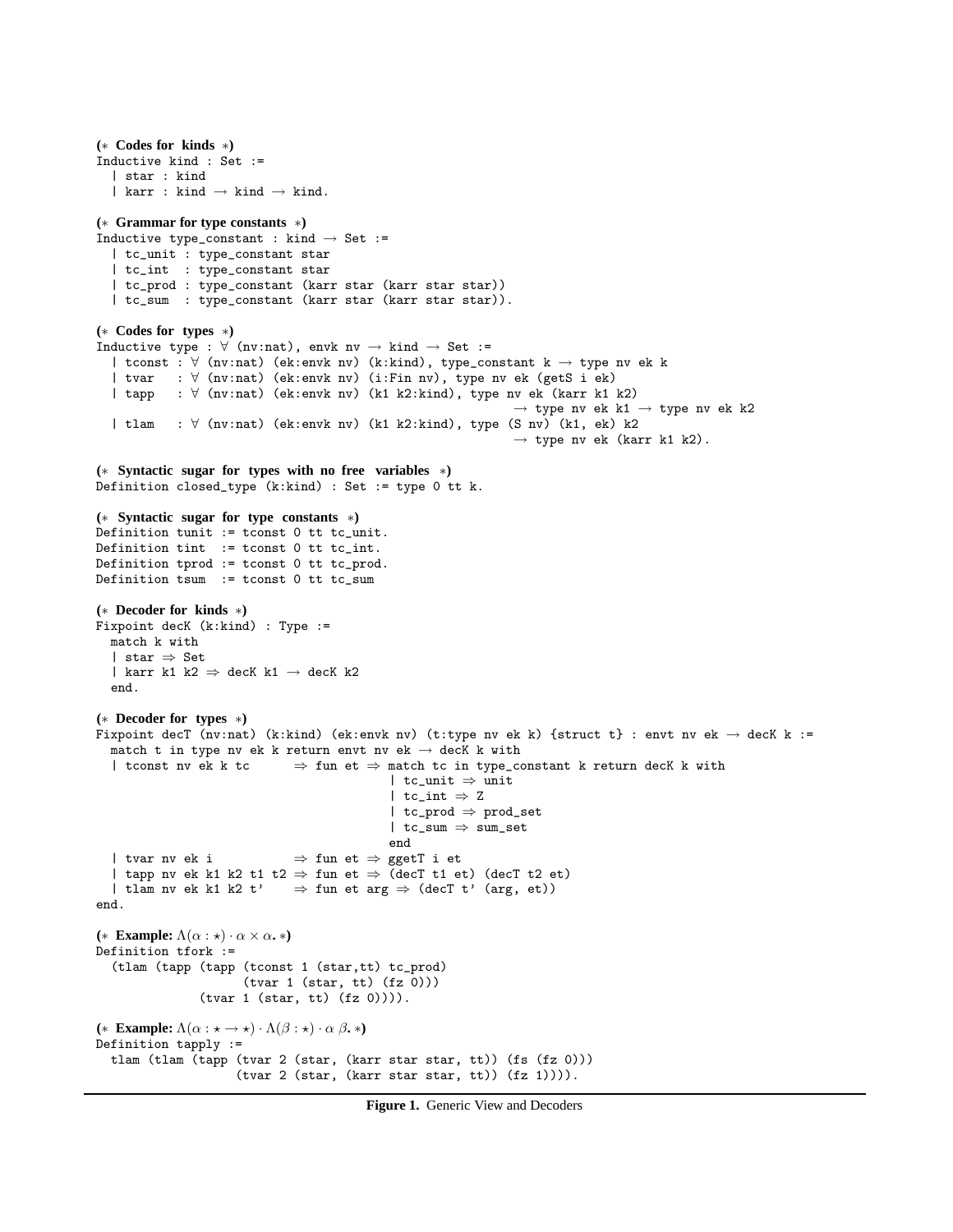For example, the rule for lambda abstractions encodes the kinding derivation

$$
\frac{(k_1, ek) \vdash T : k_2}{ek \vdash \Lambda T : k_1 \to k_2} \quad \text{LAM}
$$

Note that we are using De Bruijn indices to represent variables (de Bruijn 1972). The indices in a type of  $nv$  free variables are of type Fin nv, which guarantees that no indices can be out of bounds.

#### **4.2 Decoding kinds**

The decoder for kinds is straight-forward, but there is a subtlety with the choice of Set as the decoding of kind  $\star$ . In the specialization of the arrow kind (Section 5), we will construct types of the form

 $(\forall (\alpha : \text{decK star}), ...) : \text{decK star})$ 

Since the bound variable  $(\alpha)$  ranges over the very type that is defined, the type of  $\alpha$  must be impredicative. As explained in Section 3, Type in Coq is not impredicative (but stratified) and returning Type for the decoding of kind  $\star$  will result in a universe inconsistency when we subsequently attempt to define type specialization. Hence we must choose Set instead, enabling the impredicative Set option<sup>2</sup>. It does not seem possible to give a formalization of Generic Haskell-style polytypic programming without using an impredicative universe.

#### **4.3 Decoding types**

The decoder for types is more involved. To decode a type  $T$  with  $nv$  free variables, we must know the decoded types of the free variables in  $T$ . Hence, we need an environment  $et$  of type envt that associates a decoded type  $T_i$  with every free variable i in  $T$ . Since the type of  $T_i$  (its kind, if you prefer) depends on the kind of  $i$ , each element in  $et$  has a different type. We therefore calculate envt from the kind environment ek:

Definition envt nv (ek:envk nv) := gtupleT decK ek.

using the generalized product described in Section 3.

We have already introduced two different environments (ek : envk  $nv$  and  $et :$  envt  $nv$   $ek$ ) and we will need two more in the remainder of the paper. As it may be difficult to keep track of so many different environments we provide an overview of the definitions and their purpose in Figure 2.

Armed with this environment we can now define the decoder for types as shown in Figure 1. Type constants map to their Coq counterparts, variables map to the corresponding elements in the environment et, application maps to Coq type application and lambda abstraction maps to Coq type-level functions. To decode the body of a lambda abstraction we must add the type of the formal parameter to the environment.

Figure 1 also shows the encoding for two of the example types that we considered in the introduction: tfork and tapply. The result of decoding these types is

```
decT tfork tt
 = fun (arg:Set) \Rightarrow arg * arg
 : decK (karr star star)
decT tapply tt
 = fun (f:Set \rightarrow Set) (a:Set) \Rightarrow f a
 : decK (karr (karr star star) (karr star star))
```
# **5. Type specialization**

As we saw in Section 2, a polytypic function map has a polytypic type Map, and the specialization specTerm  $T$  map of map to a type  $T$  has the specialized type specType  $T$  Map. In this section we explain how to define

$$
specType : \forall (np:nat) (k:kind),
$$
  
closed\_type k  $\rightarrow$  PolyType np  $\rightarrow$  Set

The full definition is shown in Figure 3.

Type specialization is a two-phase process. We first define the kind indexed type kit  $k$  Map. Hinze (2000a) denotes this by Poly $\langle k \rangle$  for some polytypic type Poly and defines it by induction on  $k$ :

$$
\begin{array}{ll}\n\text{Poly}\langle k::\Box\rangle :: k \rightarrow \cdots \rightarrow k \rightarrow \star \\
\text{Poly}\langle \star\rangle T_1 \ldots T_{np} = (\text{user defined}) \\
\text{Poly}\langle k_1 \rightarrow k_2\rangle T_1 \ldots T_{np} = \forall A_1 \ldots A_{np} \\
\text{Poly}\langle k_1 \rangle A_1 \ldots A_{np} \rightarrow \text{Poly}\langle k_2 \rangle (T_1 A_1) \ldots (T_{np} A_{np})\n\end{array}
$$

The case for kind  $\star$  is the user-defined type (PolyType, Section 2). We can rewrite the case for arrow kinds as

$$
\mathrm{Poly}\langle k_1 \to k_2 \rangle = \Lambda T_1 \dots \Lambda T_{np} \cdot \forall A_1 \dots A_{np} \cdot (\dots)
$$

to make it more obvious that we must return a type-level function which, given  $np$  arguments, returns a universally quantified type. It is however difficult to give a recursive definition of this type; a seemingly trivial but very helpful insight is that it is much easier to work with an uncurried form (it is interesting to note that Altenkirch and McBride (2003) come to the same conclusion). This gives us the following definition of Poly $\langle k_1 \rightarrow k_2 \rangle$ :<sup>3</sup>

$$
\Lambda(T_1,\ldots,T_{np})\cdot \forall A_1\ldots A_{np}.
$$

$$
\mathrm{Poly}\langle k_1\rangle\ (A_1,\ldots,A_{np})\to \mathrm{Poly}\langle k_2\rangle\ (T_1\ A_1,\ldots,T_{np}\ A_{np})
$$

To construct this function we first construct the function where both the  $T$ 's and  $A$ 's are uncurried:

$$
\Lambda(T_1,\ldots,T_{np}) \cdot \Lambda(A_1,\ldots,A_{np}) .
$$
  
Poly $\langle k_1 \rangle$   $(A_1,\ldots,A_{np}) \rightarrow \text{Poly}\langle k_2 \rangle$   $(T_1 A_1,\ldots,T_{np} A_{np})$ 

This can be translated to the correct type using the function quantify tuple, which takes a function of the form

$$
\Lambda(A_1,\ldots,A_{np})\;.\;T
$$

to the universally quantified type

$$
\forall A_1 \ldots \forall A_{np} \ . T
$$

This function can be implemented as follows:

```
\nFigure 1: Find the function of the function:\n
$$
\begin{aligned}\n\text{Figure 2: } \text{[tuple } (A:Type) \text{ (n:nat)} \\
\text{[tuple } A \text{ n} \rightarrow \text{Set)} \rightarrow \text{Set} \\
\text{[telle } A \text{ n} \rightarrow \text{Set} \rightarrow \text{Set} \text{ with } B \text{ n} \rightarrow \text{Set} \text{ with } B \text{ n} \rightarrow \text{[telle } A \text{ n} \rightarrow \text{Set} \text{ with } B \text{ n} \rightarrow \text{[telle } A \text{ n} \text{ (tule } A \text{ s} \rightarrow \text{[tule } A \text{ m} \text{ (tule } A \text{ s} \rightarrow \text{[tule } A \text{ m} \text{ (tule } A \text{ s} \rightarrow \text{[tule } A \text{ m} \text{ (tule } A \text{ s} \rightarrow \text{[tule } A \text{ m} \text{ (tule } A \text{ s} \rightarrow \text{[tule } A \text{ m} \text{ (tule } A \text{ s} \rightarrow \text{[tule } A \text{ m} \text{ (tule } A \text{ s} \rightarrow \text{[tule } A \text{ m} \text{ (tule } A \text{ s} \rightarrow \text{[tule } A \text{ m} \text{ (tule } A \text{ s} \rightarrow \text{[tule } A \text{ m} \text{ (tule } A \text{ s} \rightarrow \text{[tule } A \text{ m} \text{ (tule } A \text{ s} \rightarrow \text{[tule } A \text{ m} \text{ (tule } A \text{ s} \rightarrow \text{[tule } A \text{ m} \text{ (tule } A \text{ s} \rightarrow \text{[tule } A \text{ m} \text{ (tule } A \text{ s} \rightarrow \text{[tule } A \text{ s} \text{))} \text{ with } B \text{ (tule } A \text{ s} \rightarrow \text{[tule } A \text{ s} \text{ (tule } A \text{ s} \rightarrow \text{[tule } A \text{ s} \text{ (tblue } B \text{ s} \rightarrow \text{[tule } A \text{ s} \text{ (tblue } B \text{ s} \rightarrow \text{[tblue } B \text{ s} \rightarrow \text{[tblue } B \text{ s} \text{ (tblue } B \text{ s} \rightarrow \text{[tblue } B \text{ s} \rightarrow \text{[tblue } B \text{ s} \rightarrow \text{[tblue
$$

```

Paraphrasing, kit constructs a type that calculates the required specialized type given a tuple  $(T_1, \ldots, T_{np})$ ; the second step in type specialization is therefore to construct this tuple. Hinze states that specialization of a polytypic function poly of type Poly to a type  $\overline{T}$  has type

$$
\text{poly}\langle T::k\rangle::\text{Poly}\langle k\rangle\left(\lfloor T\rfloor_1,\ldots,\lfloor T\rfloor_{np}\right)
$$

 $2$  Set was impredicative in Coq by default before version 8; this was changed mainly to support classical reasoning. We will not use classical reasoning, however, and so making Set impredicative does not compromise the soundness of our proofs (see Coq Development Team 2008).

<sup>&</sup>lt;sup>3</sup> It is possible to uncurry the first part of the definition because the function is never partially applied. We could also leave the second set of arguments (the A's) uncurried, but this generates unreadable types.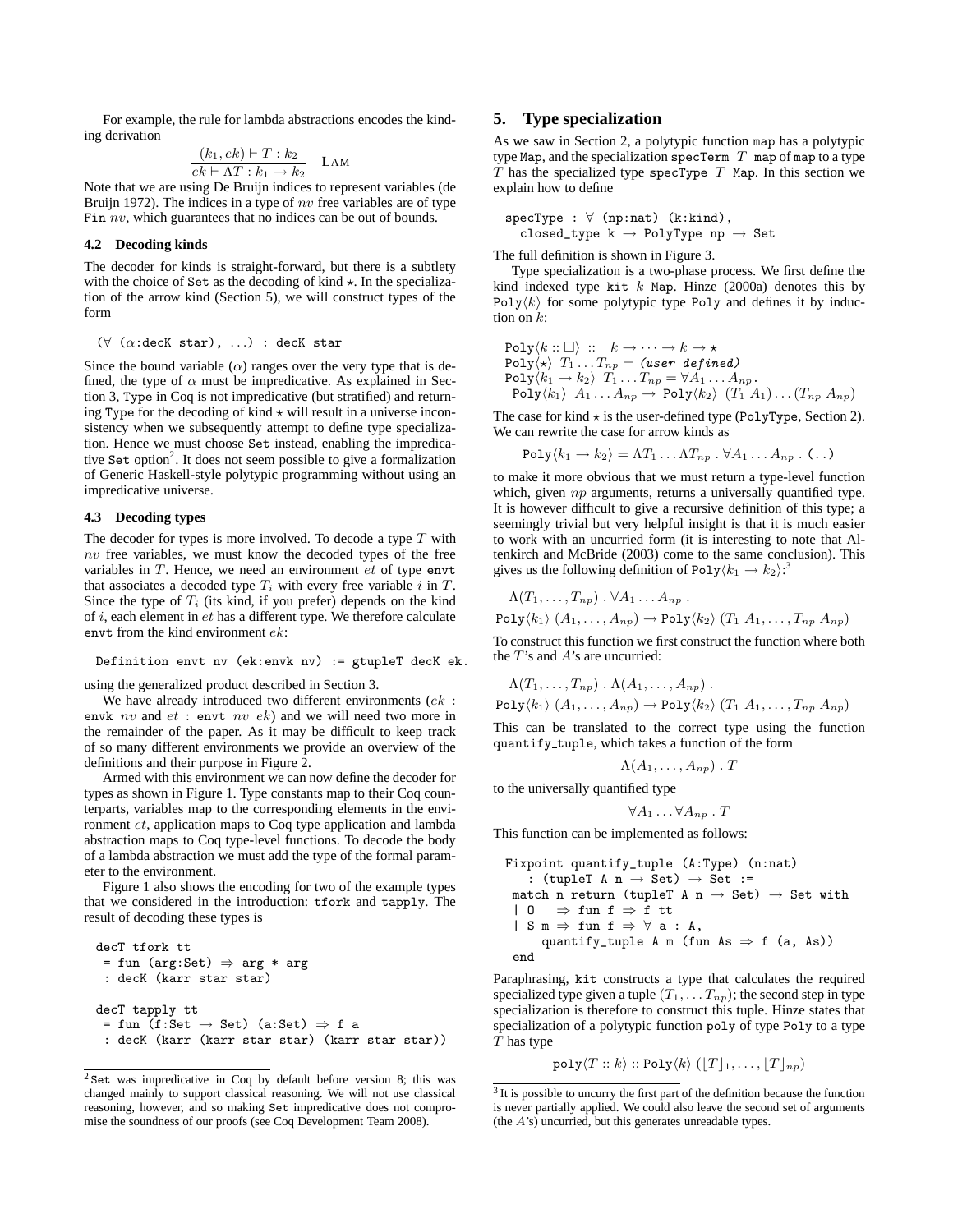**(**∗ **Every type has an associated kind environment which assigns a kind to each free variable in the type** ∗**)** Definition envk (n:nat) : Set := tupleS kind n.

**(**∗ **Type environment used by the decoder for the translation of free variables .** ∗**)** Definition envt (nv:nat) (ek:envk nv) := gtupleT decK ek.

 $(*$  **Environment of the form**  $((a_1 \ldots a_n)_b, (b_1 \ldots b_n)_b, ...)$  to keep track of free variable replacements.  $*$ ) Definition enva (np nv:nat) (ek:envk nv) := gtupleT (fun k  $\Rightarrow$  tupleT (decK k) np) ek.

**(**∗ **Environment for functions associated with free variables** ∗**)** Definition envf (np nv:nat) (ek:envk nv) (Pt:PolyType np) (ea:enva np nv ek) := gtupleS (fun i  $\Rightarrow$  specType' (tvar nv ek i) Pt ea) (elements\_of\_fin nv).

**Figure 2.** Overview of Environments

```
(* Specialize polytypic type Pt for kind k.*)
Fixpoint kit (k:kind) (np:nat) (Pt:PolyType np) {struct k} : tupleT (decK k) np \rightarrow decK star :=
  match k return tupleT (decK k) np \rightarrow decK star with
  | star ⇒ uncurry (typeKindStar Pt)
  | karr k1 k2 \Rightarrow fun tup \Rightarrow quantify_tuple (fun As \Rightarrow kit k1 Pt As \rightarrow kit k2 Pt (apply_tupleT tup As))
  end.
(* Apply kit k Pt to the tuple (|t|_1, \ldots, |t|_{np}). *)Definition specType' (np nv:nat) (k:kind) (ek:envk nv) (t:type nv ek k) (Pt:PolyType np)
    (ea:enva np nv ek) : decK star :=
  kit k Pt (replace_fvs t ea).
```
**(**∗ **Specialization of** specType **for closed types.** ∗**)** Definition specType (np:nat) (k:kind) (t:closed\_type k) (Pt:PolyType np) : decK star := specType' t Pt tt.

**Figure 3.** Type specialization

The definition of the floor operator  $\lfloor \cdot \rfloor_i$  is slightly involved, so we will consider an example first<sup>4</sup>. The type of map specialized to the datatype  $T = \Lambda A B C$ .  $A + B \times C$  should be

$$
(A_1 \rightarrow A_2) \rightarrow (B_1 \rightarrow B_2) \rightarrow (C_1 \rightarrow C_2)
$$
  

$$
\rightarrow T A_1 B_1 C_1 \rightarrow T A_2 B_2 C_2
$$

Recall that the polytypic type of map, which describes the type of the operations map performs at the elements of a structure, is  $\Lambda A \, B \, A \rightarrow B$ . When we specialize map to a specific datatype, we will need an instance of this operation for each of the arguments of that datatype. Hence if the datatype has  $nv$  parameters, we will need  $nv$  copies of this operation, each of which will need  $np$  type arguments. To keep track of all of these types, we construct an environment ea : enva of the form

$$
\big((A_1,\ldots,A_{np}),(B_1,\ldots,B_{np}),(C_1,\ldots,C_{np}),\ldots\big)
$$

The floor operation  $[T']_i$  replaces each free variable in  $T'$  (each argument of the datatype) by the  $i$ 'th variable associated with it by creating the tuple  $(A_i, B_i, C_i, ...)$  and then decoding T' using this new tuple as type environment (Section 4.3).

Returning to our example, for every  $\Lambda A$  .  $\cdots$  we encounter during term specialization we will add the correct tuple  $(A_1, \ldots, A_{nn})$ to ea (Section 6.4). The type of the specialization of the *body* of the lambda abstractions in T will then be

$$
Poly\langle k\rangle ([A + B \times C]_1, \ldots, [A + B \times C]_{np})
$$

When we specialize a function to a closed type  $(nv = 0)$ , ea must be empty and  $([T]_1, ..., [T]_{np})$  degenerates to  $(T, ..., T)$ . From a user's perspective (who will *always* specialize polytypic functions to closed types), this means that all  $np$  arguments of a polytypic function will be initialized to the *same* type (see also Section 2).

The full definition of type specialization is shown in Figure 3; kit calculates kind-indexed types and specType returns the application of a kind-indexed type to a tuple  $(|T|_1, \ldots, |T|_{np})$ . This tuple is created by replace\_fvs, whose definition is straightforward and can be found in the Coq sources (Verbruggen 2008).

## **6. Term specialization**

A polytypic function is fully specified by giving its polytypic type and the cases for all constants. The cases for all other types can be inferred. Hinze (2000a) gives the definition for the specialization of a polytypic function poly of type Poly to a type  $T: k$  as

$$
poly\langle T::k\rangle :: Poly\langle k\rangle |T]_1...|T]_{np}
$$
  
\n
$$
poly\langle C::k_C\rangle = (user\ defined)
$$
  
\n
$$
poly\langle A::k_A\rangle = f_A
$$
  
\n
$$
poly\langle \Lambda A \cdot T::k_1 \to k_2\rangle = \lambda A_1...A_{np} \cdot \lambda f_A \cdot poly\langle T::k_2\rangle
$$
  
\n
$$
poly\langle T::k_2\rangle =
$$
  
\n
$$
(poly\langle T::k_1 \to k_2\rangle) |U|_1...|U|_{np} (poly\langle U::k_1\rangle)
$$

In this section, we will show how to define the equivalent definition in Coq. The type of this function is

specTerm : ∀ (np:nat) (k:kind) (t:closed\_type k) (pf:PolyFn np), specType t (ptype pf)

<sup>4</sup> Hinze uses naming conventions to define the floor operator, but unfortunately naming conventions do not work in a formal setting.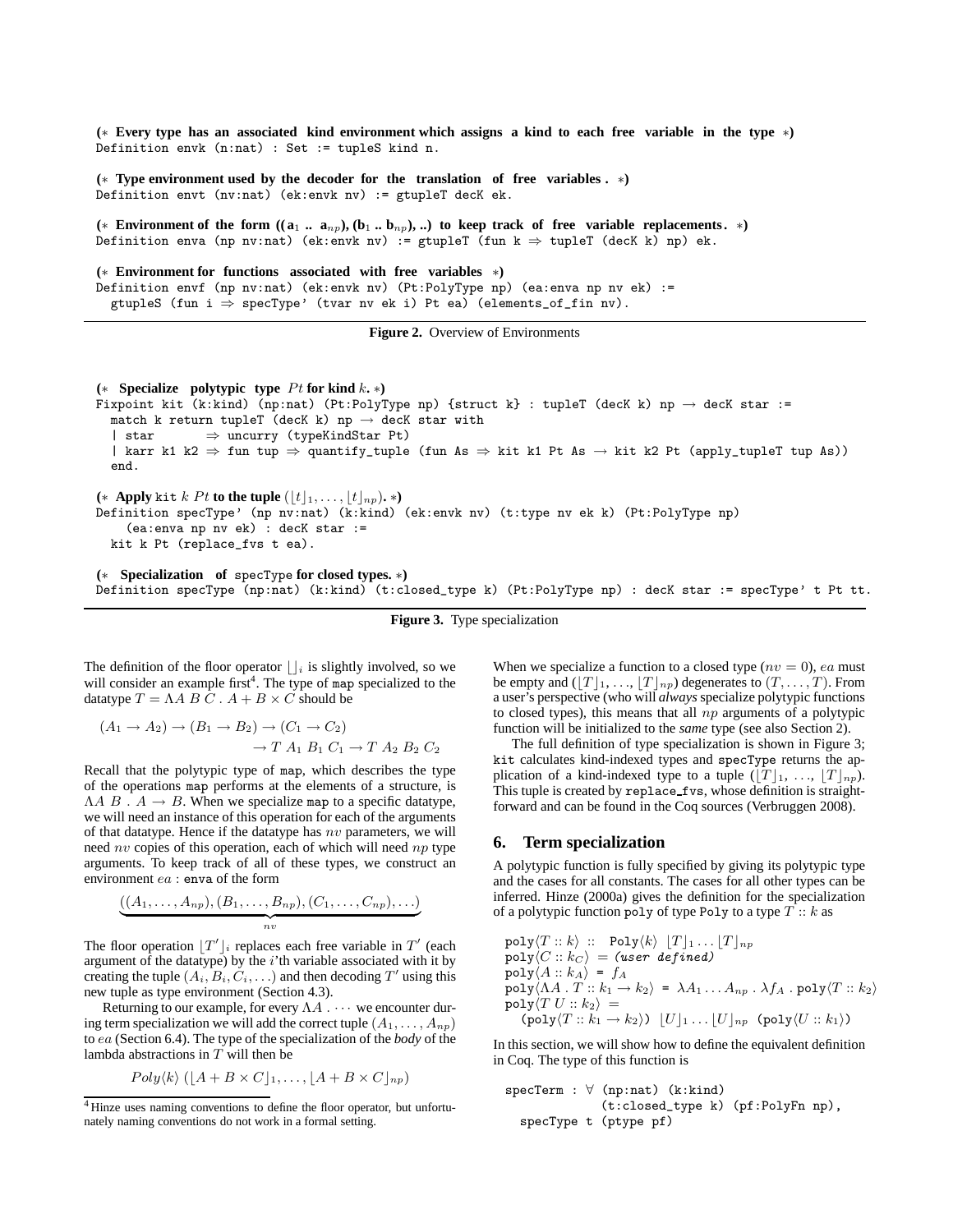Since specTerm returns a term of the type computed by specType, the definition of specTerm is a formal proof that term specialization returns terms of the required type. The definition of term specialization is shown in Figure 4; it relies on a number of auxiliary lemmas which we do not show but will explain below. As always, the full definitions can be found in the Coq sources. In the remainder of this section we will describe each of the clauses in the definition of specTerm.

## **6.1 Constants**

The case for type constants seems straight-forward. After all, we should simply use the definition given by the user. But there is a subtlety we must deal with. Consider the case for the product constant (tprod). As part of the definition of the polytypic function, the user will have provided a function pprod of type

pprod : specType tprod ptype

Recall from Figure 1 that tprod is syntactic sugar for

tconst 0 tt tc\_prod

As described in Section 4, instances of type encode kinding derivations; tprod encodes the derivation in the empty environment

```
\overline{\emptyset \vdash tconst tc_prod : * \rightarrow * \rightarrow *
                                                                CONST
```
When tc prod is used inside another type, however, it may well be used in an environment where there *are* free variables. This arises, for instance, in the use of tc prod in the definition of tfork in Figure 1, where instead we have a derivation of the form

$$
\overline{\alpha: \star \vdash \text{tconst } \text{tc\_prod}: \star \rightarrow \star \rightarrow \star}
$$

Generally, we need a function of type

specType' (tconst nv ek tc\_prod) ptype ea

for some number of free variables  $nv$  and associated kind environment  $ek$  (ea is the environment we need for the type arguments in the generated type, and will be discussed later). We could generalize the definition of the polytypic function to

```
Record PolyFn (np:nat) : Type := polyFn {
ptype : PolyType np ;
pprod : ∀ (nv:nat) (ek:envk nv) (ea:enva np nv ek),
     specType' (tconst nv ek tc_prod) ptype ea ;
 . . .
}.
```
However, this complicates both the definition of a polytypic function and the instances the user must provide. Fortunately, it turns out that the specialized type of tconst nv ek tc prod is the same as the specialized type of tconst 0 tt tc\_prod, as proven by the following weakening lemma:

LEMMA 1 (weakening tconst). *For all* nv*,* tc*,* ek*,* P t*,* ea*,*

specType (tconst 0 tt tc) Pt

*is the same type as*

specType' (tconst nv ek tc) Pt ea

**Proof**. Unfolding definitions (Figure 3), we find that we have to prove

([tconst 0 tt tc], ...) = ([tconst nv ek tc], ...)

The equalities between the elements are trivial, so we can complete the proof by induction on the length of the tuples  $(np)$ .  $\square$ 

## **6.2 Variables**

Recall from the definition of term specialization as given by Hinze (2000a) that in the case for variables we return the function  $f_A$ constructed in the clause for lambda abstraction. However, Hinze's definition relies on naming conventions which do not translate to a formal setting. Instead we need an environment ef with an entry for each of these functions.

The tricky part is to assign a type envf to  $ef$ , since each element in ef has a different type. We can compute envf using the generalized tuple from Section 3 as follows<sup>5</sup>

```
gtupleS (fun i \Rightarrow specType' (tvar nv ek i) Pt ea)
         (elements_of_fin nv).
```
The type of the  $i$ 'th function is the specialized type of the  $i$ 'th free variable. Thus, we map specType over the tuple  $(0, 1, \ldots, nv -$ 1) constructed by elements of fin. Given ef we can simply return the *i*'th element in *ef* as the specialized term for variable  $i$ .<sup>6</sup> The *construction* of ef will be considered in the case for lambda abstraction (Section 6.4).

#### **6.3 Application**

To specialize a polytypic function pf of type Pt to a type application (T U) we first specialize to T ::  $k_1 \rightarrow k_2$ , which will create a term of the form

$$
\begin{array}{ll}\texttt{specTerm'} \ \texttt{T} \ \texttt{pf} \ \texttt{ea} \ \texttt{ef} \ : \ \forall \ \texttt{A}_1 \ \ldots \ \texttt{A}_{np},\\ \texttt{kit k1 Pt} \ \texttt{(A}_1, \ \ldots, \ \texttt{A}_{np}) \ \rightarrow \\ \texttt{kit k2 Pt} \ ([\mathbf{T}]_1 \ \texttt{A}_1, \ \ldots, \ [\mathbf{T}]_{np} \ \texttt{A}_{np})\end{array}
$$

We instantiate the type variables  $A_1 \ldots A_{np}$  in specTerm T pf ea ef to the elements of the tuple  $(|U|_1, \ldots, |U|_{np})$  using

instantiate\_tuple (A:Type) (n:nat) :  $\forall$  (args:tupleT A n) (X:tupleT A n  $\rightarrow$  Set), quantify\_tuple  $X \rightarrow X$  args

(see Coq source for a full definition). This leaves us with the following term

```
(specTerm' T pf ea ef) |U|_1 \dots |U|_{np} :
   kit k1 Pt ([U]_1, \ldots, [U]_{np}) \rightarrowkit k2 Pt (\lfloor T \rfloor_1 \lfloor U \rfloor_1, \ldots, \lfloor T \rfloor_{np} \lfloor U \rfloor_{np})
```
We can apply this to the specialized term of  $U$ , which serendipitously has exactly the right type, and get a term of type

kit k2 Pt  $(\lfloor T \rfloor_1 \lfloor U \rfloor_1, \ldots, \lfloor T \rfloor_{np} \lfloor U \rfloor_{np})$ 

Since we are specializing an application, the return type we expect here would be

specType' (tapp T U) Pt ea

We can use the following lemma to complete the definition for application

LEMMA 2 (convert\_tapp). For all np k1 k2 ea Pt and types  $T: k1 \rightarrow k2$  and  $U: k1$ , the type

kit k2 Pt 
$$
([T]_1 [U]_1, \ldots, [T]_{np} [U]_{np})
$$

*is the same type as*

specType' (tapp T U) Pt ea

<sup>5</sup> gtupleS is a version of gtupleT that returns a Set rather than a Type.

 $6$  Due to the way we calculate envf, we do need one technical lemma  $(i<sup>th</sup> f in)$  that the i'th element of elements of fin is i.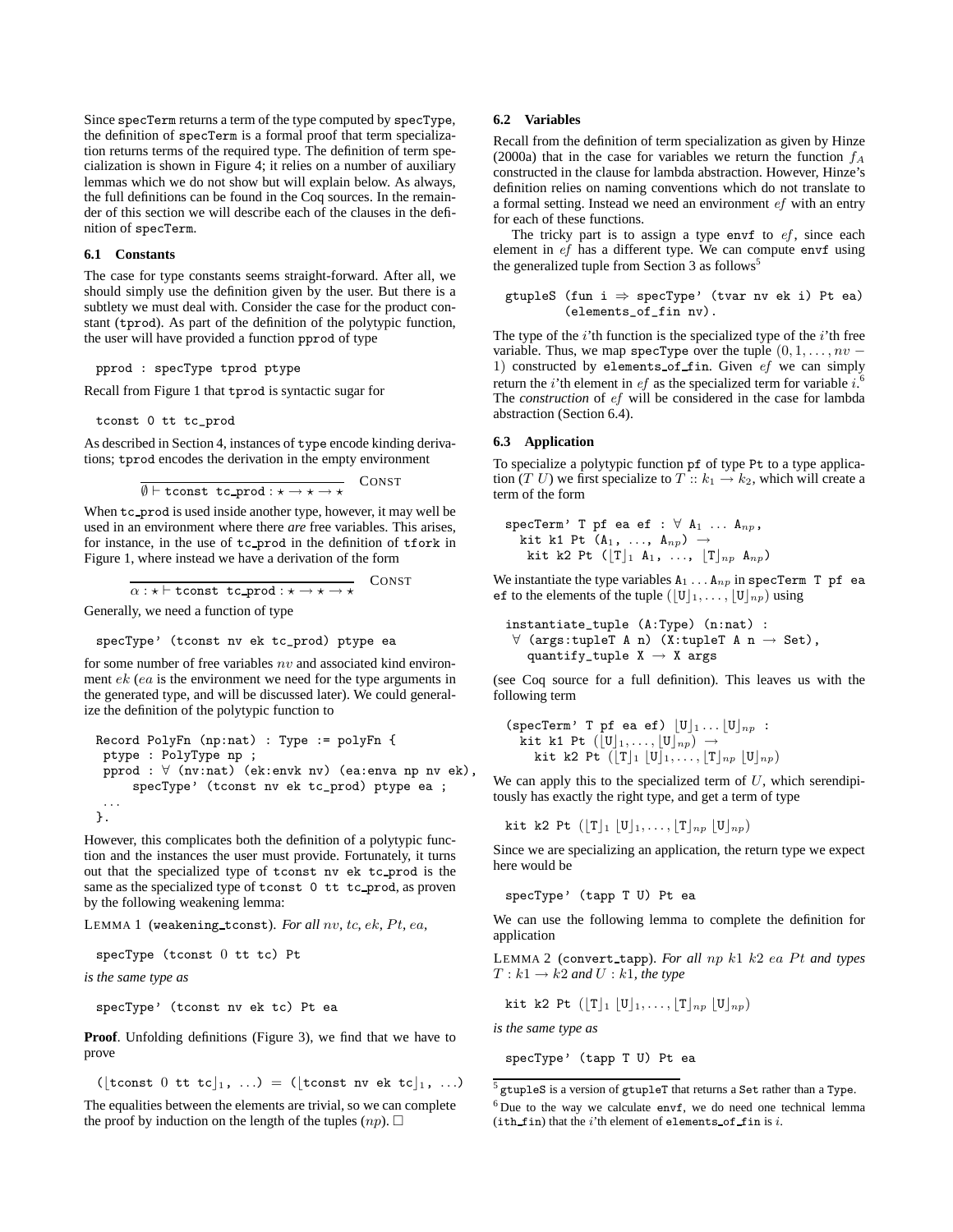```
(∗ Term specialization ∗)
Fixpoint specTerm' (np nv:nat) (ek:envk nv) (k:kind) (t:type nv ek k) (pf:PolyFn np) {struct t} :
    ∀ (ea:enva np nv ek), envf nv ek (ptype pf) ea → specType' t (ptype pf) ea :=
  match t in type nv ek k
  return ∀ (ea:enva np nv ek), envf nv ek (ptype pf) ea → specType' t (ptype pf) ea with
  | tconst nv ek k tc \Rightarrow fun ea ef \Rightarrowmatch tc return specType' (tconst nv ek tc) (ptype pf) ea with
                                  | tc_unit ⇒ weakening_tconst (punit pf)
                                  \, \, tc_int \Rightarrow weakening_tconst (pint pf)
                                  \begin{array}{l} \mid \texttt{tc\_prod} \Rightarrow \texttt{weakening\_tconst} \texttt{ (pprod pf)} \end{array}| tc_sum ⇒ weakening_tconst (psum pf)
                                 end
  | tvar nv ek i \Rightarrow fun ea ef \Rightarrow ith_fin (ggetS i ef)
  | tapp nv ek k1 k2 t1 t2 ⇒ fun ea ef ⇒ convert_tapp
          ((instantiate_tuple (replace_fvs t2 ea) (specTerm' t1 pf ea ef)) (specTerm' t2 pf ea ef))
  | tlam nv ek k1 k2 t' \Rightarrow fun ea ef \Rightarrow convert_tlam
          (dep_curry
            (fun tup \Rightarrow specType' (tvar (S nv) (k1, ek) (fz nv)) (ptype pf) (tup, ea)
                            \rightarrow specType' t' (ptype pf) (tup, ea))
            (fun As : tupleT (decK k1) np \Rightarrow(fun fa : specType' (tvar (S nv) (k1, ek) (fz nv)) (ptype pf) (As, ea) \RightarrowspecTerm' t' pf (As, ea) (weakening_envf (fa, ef)))))
  end.
(∗ Special case for closed types ∗)
Definition specTerm (np:nat) (k:kind) (t:closed_type k) (pf:PolyFn np) : specType t (ptype pf) :=
  specTerm' t pf tt tt.
```

```
Figure 4. Term specialization
```
**Proof.** Unfolding definitions (Figure 3), we find that we have to prove that

$$
(\lfloor T \rfloor_1 \lfloor U \rfloor_1, \ldots, \lfloor T \rfloor_{np} \lfloor U \rfloor_{np}) = (\lfloor T \lfloor U \rfloor_1, \ldots, \lfloor T \lfloor U \rfloor_{np})
$$

The equalities between the elements are trivial (replacing free variables before or after application gives the same result), so we can complete the proof by induction on the length of the tuples.  $\Box$ 

#### **6.4 Lambda abstraction**

To specialize a polytypic function pf of type Pt to a lambda abstraction  $(\Lambda A \cdot T)$  we first construct the term

$$
\texttt{fun} \ (A_1, \ \ldots, \ A_{np}) \ f_A \Rightarrow \\
 \texttt{specTerm'} \ T \ pf \ ((A_1, \ \ldots, \ A_{np}), \ \texttt{ea}) \ (f_A, \ \texttt{ef})
$$

which we then curry to get the required term

fun  $A_1 \ldots A_{np}$  f<sub>A</sub>  $\Rightarrow$ specTerm' T pf  $((A_1, ..., A_{np}),$  ea)  $(f_A, ef)$ 

Currying this function is, however, not entirely straight-forward. The type of the body of this function

specType' T Pt  $((A_1, \ldots, A_{np}),$  ea)

depends on the actual tuple supplied. We therefore need a *dependent* curry function, which can be defined as

```
Fixpoint dep_curry A n
     : \forall (C : tupleT A n \rightarrow Set)
          (f : \forall (x : tupleT A n), C x),quantify_tuple C :=
 match n return \forall (C : tupleT A n \rightarrow Set)
                      (f : \forall (x : tupleT A n), C x),quantify_tuple C
```

```
with
| 0 \Rightarrow fun c f \Rightarrow f tt
| S m \Rightarrow fun c f a \Rightarrowdep_curry A m (fun args \Rightarrow c (a, args))
                          (fun args \Rightarrow f (a, args))
```
end.

The result of dep\_curry is something of the form quantify\_tuple, which we described in Section 5. However, the return type we want is

specType' (tlam T) Pt ea

We can prove that from a term of the given type we can construct a term of the required type:

LEMMA 3 (convert tlam). *For all* k1*,* k2*,* nv*,* np*,* P t*,* ea *and type*  $T: k_1 \rightarrow k_2$ *, given a term of type* 

quantify\_tuple (fun As : tupleT (decK k1) np  $\Rightarrow$ specType' (tvar (S nv) (k1, ek) (fz nv)) Pt (As, ea)  $\rightarrow$  specType' T Pt (As, ea))

*we can construct a term of type*

specType' (tlam T) Pt ea

**Proof.** Unfolding definitions (Figure 3) we find that we have to prove that given a term of type

```
quantify_tuple (fun As : tupleT (decK k1) np \Rightarrowkit k1 Pt (replace_fvs
  (tvar (S nv) (k1, ek) (fz nv)) (As, ea))
 \rightarrow kit k2 Pt (replace_fvs T (As, ea)))
```
we can construct a term of type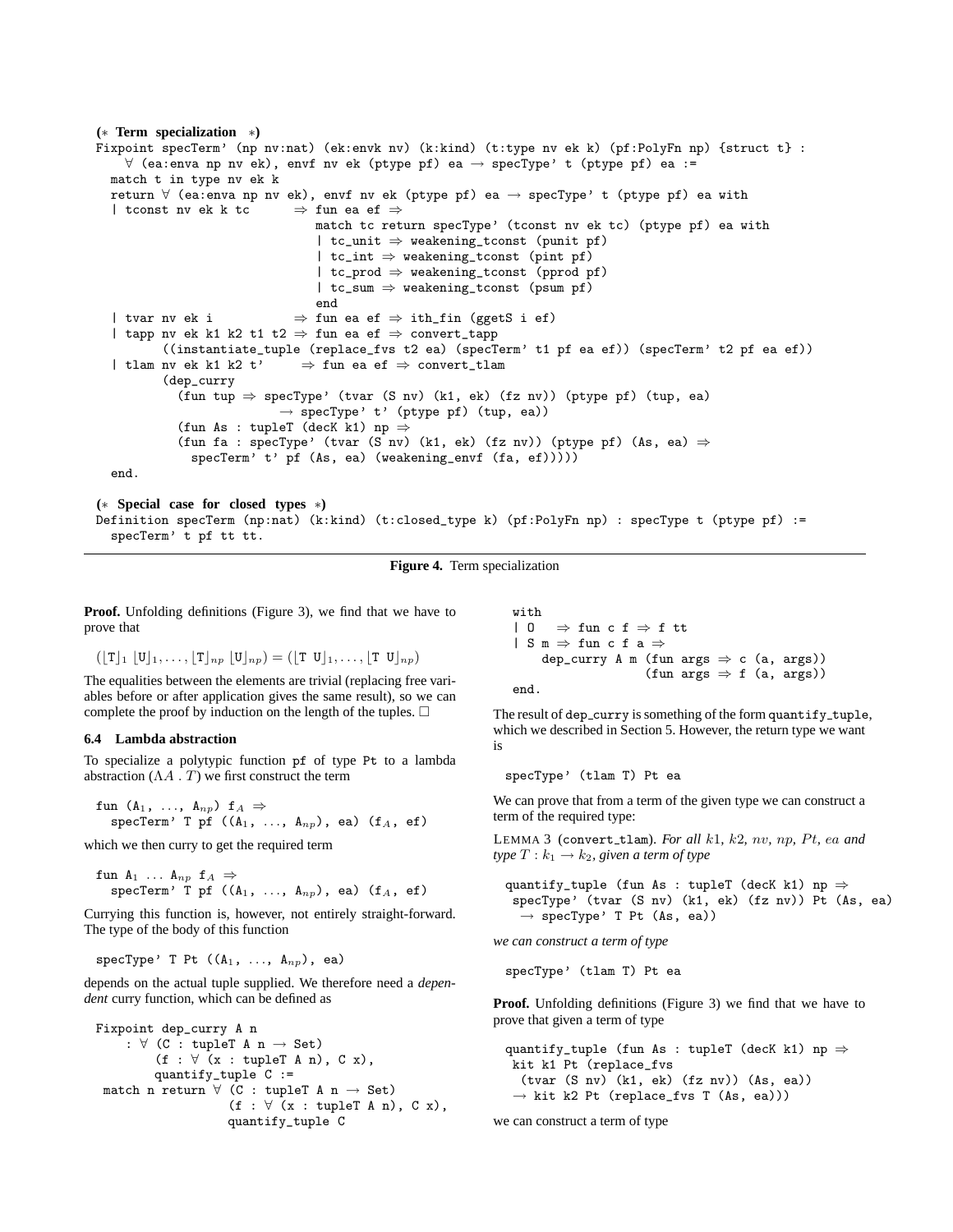quantify\_tuple (fun As : tupleT (decK k1) np  $\Rightarrow$ kit k1 Pt As  $\rightarrow$  kit k2 Pt

(apply\_tupleT (replace\_fvs (tlam T) ea) As))

Note that we cannot prove in Coq that these two types are *equal*. Generally, we cannot prove that

$$
(\forall \alpha \cdot T \alpha) = (\forall \alpha \cdot T' \alpha)
$$

even if we can prove that T  $\alpha$  and T'  $\alpha$  are equal for any  $\alpha$ . We can, however, construct a term of type  $\forall \alpha$  .  $T' \alpha$  given a term of type  $\forall \alpha$ . T  $\alpha$  (or vice versa): we can only prove that these two types are isomorphic. To prove the isomorphism

$$
\mathtt{quantify\_tuple} \ \ C \cong \mathtt{quantify\_tuple} \ \ C'
$$

We need an auxiliary lemma that quantify tuple preserves extensional equality:

LEMMA 4 (quantify tuple ext). *For all* A, n*, given two functions*  $f, g : \text{tuple } A \text{ } n \rightarrow \text{ Set, if } f \text{ and } g$ *are extensionally equal, that is*

$$
\forall (tup : tupleT \land n), f \text{ tup} = g \text{ tup}
$$

*then* quantify tuple f *and* quantify tuple g *are isomorphic.*

**Proof.** By induction on  $n \square$ 

Applying this lemma leaves us to prove that the two arguments to quantify\_tuple return the same result given the same input, i.e. for any tuple  $As = (A_1, \ldots, A_{np})$ :

\n
$$
\text{kit } k1 \text{ Pt (replace_fvs)} \quad (\text{tvar (S nv) (k1, ek) (fz nv)) (As, ea))} \rightarrow
$$
\n

\n\n $\text{kit } k2 \text{ Pt (replace_fvs T (As, ea))} =$ \n

\n\n $\text{kit } k1 \text{ Pt As} \rightarrow$ \n

\n\n $\text{kit } k2 \text{ Pt (apply_tupleT} \quad (\text{replace_fvs (tlam T) ea) As})$ \n

First we prove in lemma tvar\_tuple that, given the environment

$$
((A_1,\ldots,A_{np}),ea)
$$

we have

```
(|\text{tvar (S nv) (k1, ek) (fz nv)}|_1, ...)= (A_1, ...)
```
The equality on the individual elements is trivial: we are replacing free variable fz, for which we always use elements in the first tuple in the given environment, i.e. elements in  $(A_1, \ldots, A_{np})$ ; the proof is therefore by induction on  $np$ . This reduces the problem to

\n
$$
\text{kit } k1 \text{ Pt} \text{ As} \rightarrow \text{kit } k2 \text{ Pt} \text{ (replace_fvs T (As, ea))}
$$
\n

\n\n $= \text{kit } k1 \text{ Pt} \text{ As} \rightarrow \text{kit } k2 \text{ Pt} \text{ (apply_tupleT (replace_fvs (tlam T) ea) As)}$ \n

In lemma replace\_bound\_var we then show that

$$
(\lfloor \tan T \rfloor_1 A_1, \ldots, \lfloor \tan T \rfloor_{np} A_{np})
$$

in environment ea is equivalent to

$$
(\lfloor T \rfloor_1, \ldots, \lfloor T \rfloor_{np})
$$

in environment  $((A_1, \ldots, A_{np}), ea)$ . Recall that the bound variable in tlam  $T$  becomes free in  $T$  and will be replaced by  $A_i$  in  $|T|_i$ . It is then easy to see that replacing all free variables in tlam T using ea and applying the result to  $A_i$  is the same as replacing all free variables in T with  $(A_1, \ldots, A_{np})$  added to the environment. Therefore this proof can again be done by induction on  $np$ , which completes the proof of convert\_tlam.  $\square$ 

Another difficulty in constructing the specialized term for lambda abstraction is in adding the function  $f_A$  to the environment *ef*. The existing environment *ef* has an entry for each free variable in  $t$ lam  $T$ , but variable  $i$  in the lambda abstraction will become variable  $f$ s i in the body  $T$  of the lambda abstraction.

Therefore each function

 $f_X$  : specType' (tvar nv ek i) Pt ea

associated with variable  $i$  in the old environment, should have type

$$
f_X
$$
: specType' (tvar (S nv) (k, ek) (fs i)) Pt  
((A<sub>1</sub>, ..., A<sub>np</sub>), ea)

in the new environment. When every function in ef has been shifted in this way, we can then add the new function  $f_A$  to the start of  $ef$ . The following lemma proves that the two types for  $f_X$  above are indeed equal:

LEMMA 5 (weakening\_tvar). *For all nv k ek i Pt As ea, the type*

specType' (tvar nv ek i) Pt ea

*is the same type as*

specType' (tvar (S nv) (k, ek) (fs i)) Pt (As, ea)

**Proof.** Unfolding definitions (Figure 3), we find that we have to prove

([tvar nv ek i $\vert_1, \ldots$ ] = ( $\lvert \text{tvar (S nv) (k, ek) (fs i)} \rvert_1, \ldots$ )

The equalities between the elements are trivial, so we can complete the proof by induction on the length of the tuple.  $\Box$ 

The lemma weakening envf makes use of this result to ensure that each of the elements in  $ef$  can be converted to the correct type:

LEMMA 6 (weakening\_envf). *For all nv k ek Pt As ea, the type* 

(specType' (tvar (S nv) (k, ek) (fz nv)) Pt (As, ea)) \* (envf nv ek Pt ea)

*is the same type as*

envf (S nv) (k, ek) Pt (As, ea)

**Proof.** Unfolding the definition of envf, we find that we have to prove that the type

```
gtupleS nv
 (fun (i:Fin nv) \Rightarrow specType' (tvar nv ek i) Pt ea)
 (elements_of_fin nv)
```
is the same type as

```
gtupleS nv
 (fun (i:Fin (S nv)) \RightarrowspecType' (tvar (S nv) (k, ek) i) Pt (As, ea))
 (mapS fs (elements_of_fin nv))
```
As it stands, however, this lemma is impossible to prove. We need to do induction on the length of the tuple

#### mapS fs (elements of fin  $nv$ )

but the length of that tuple is  $nv$ —and we need to keep  $nv$  invariant throughout the proof. Instead we prove a stronger property that abstracts away from elements of fin and prove the lemma over *any* tuple tup of length m; this decouples the two occurrences of nv. Hence we need to prove that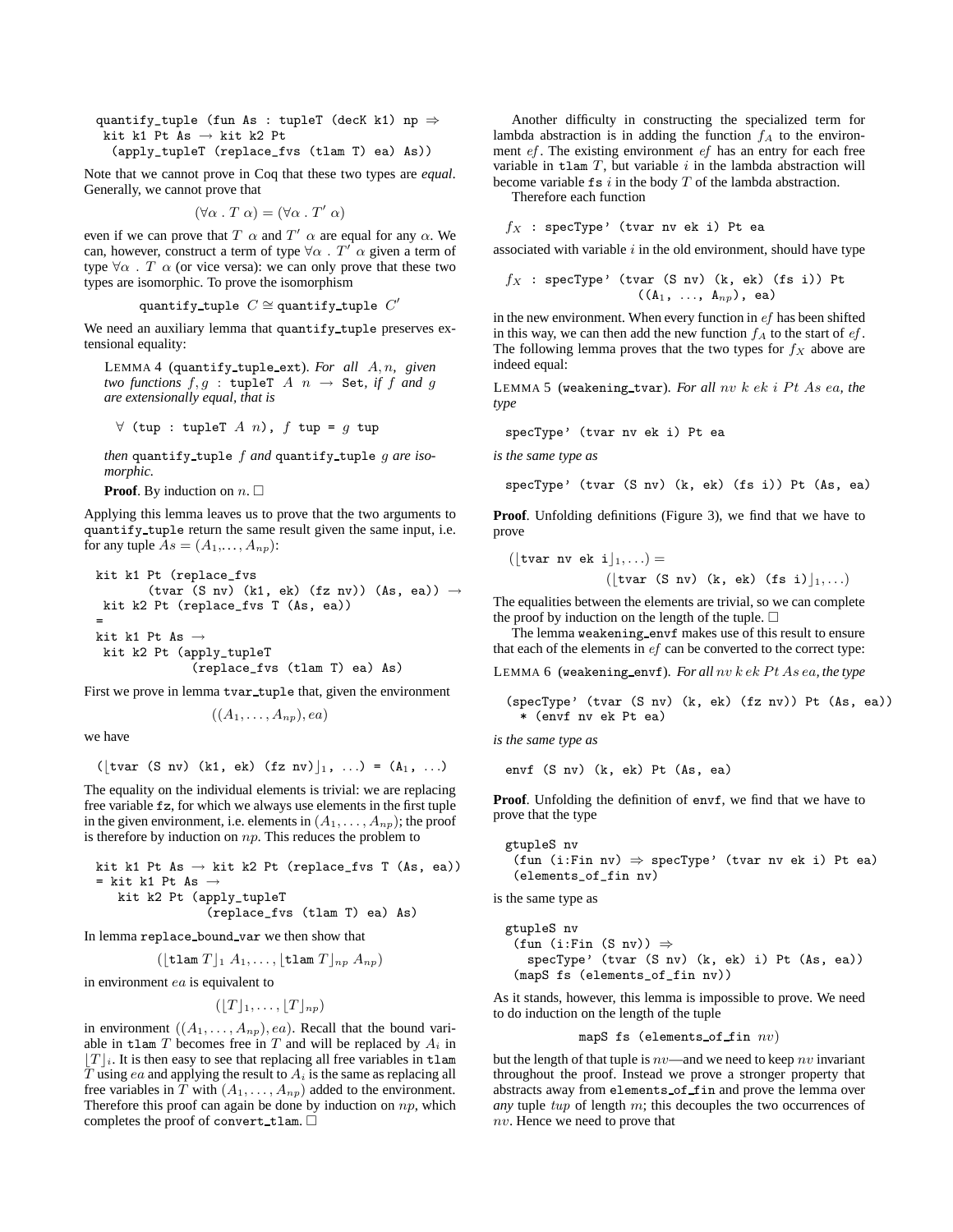```
gtupleS m
 (fun (i:Fin nv) \Rightarrow specType' (tvar nv ek i) Pt ea)
 tup
```
is the same type as

```
gtupleS m
 (fun (i:Fin (S nv)) \RightarrowspecType' (tvar (S nv) (k, ek) i) Pt (As, ea))
 (mapS fs tup)
```
This is proven by weakening envf aux by induction on  $m.$   $\square$ 

## **7. Related work**

There are many different approaches to polytypic programming. In the functional programming community alone these include PolyP (Jansson and Jeuring 1997), Generics for the Masses (Hinze 2006), Derivable Type Classes (Hinze and Jones 2000), Generic Programming, Now! (Hinze and Löh 2006a), Scrap your Boilerplate (Lämmel and Jones 2003, 2005; Hinze and Löh 2006b; Hinze et al. 2006b) and others. A detailed comparison of these approaches is beyond the scope of this paper and we refer to Hinze et al. (2006a) for a thorough survey; none of these approaches, however, support kind-indexed polytypic programming.

In the dependent programming community and the more theoretically oriented type theory community, there are also various proposals for generic programming (Pfeifer and Rueß 1998; Pfeifer and Rueß 1999; Benke et al. 2003; Sheard 2007; Morris et al. 2006, 2007). Most of these proposals use a generic view (universe) construction like we did in this paper; the nature of the generic view dictates to a large extent which generic programs can be written and how they are expressed. None of these approaches uses kindindexed types, however, and we are specifically interested in proving properties about Generic Haskell programs.

Our work is most closely related to that of Altenkirch and McBride (2003), which gives an implementation of Generic Haskellstyle polytypic programming in Oleg (the dependent language developed by Conor McBride in his doctoral thesis, McBride 1999) and Norell (2002), which follows (a preprint of) the first paper closely and presents a similar design in Alfa. The most important difference between our work and theirs is the choice of logic, which must however not be underestimated. Every dependent programming language comes with its own peculiarities, and a solution in one logic will typically not easily transfer to another logic. As mentioned in Section 3.3, an important reason for choosing Coq is the support for proof automation, which is not available in Oleg or Alfa (nor in their successors, Epigram and Agda). This will be extremely beneficial once support for proofs over polytypic programs is in place (see future work). As a second difference, we feel that the transition from Generic Haskell to our library will be easier than the transition to theirs; this is particularly true for (Altenkirch and McBride 2003). Modulo some minor syntactic differences, polytypic functions and their types are defined in our library exactly as they are defined in Generic Haskell, and the specialization of a polytypic function to a datatype is a simple call to specTerm. This is important since we want our work to be accessible to Generic Haskell or Generic Clean programmers.

Most of the work on proofs about generic programs comes from the type theory community, rather than from the functional programming community. Consequently, there is very little work about proofs over Generic Haskell-style polytypic programs, other than Hinze's original thesis. One notable exception is (Abel 2007), which is, however, concerned with termination only. Indeed, this is exactly the hole that our work attempts to fill.

# **8. Conclusions and future work**

The goal of our work is to provide an infrastructure in the proof assistant Coq to do proofs over Generic Haskell-style polytypic programs. This paper is an important step towards this goal and provides a formal definition of polytypic programming in Coq.

We have given definitions for records that describe polytypic functions and their types. Programmers who are familiar with Generic Haskell should easily recognize these structures, as they are almost identical to the description of polytypic functions in those systems. Moreover, we have presented the generic view with associated decoders and defined type specialization and term specialization. Since the result of term specialization is a term of the type computed by type specialization, our implementation is a formal proof that term specialization returns terms of the desired type.

Like our view, the view in Generic Haskell does not support recursion on the type level. Instead, recursive types are supported through value recursion. For example, consider the type list. Its "structural" representation as a type in the generic view is

$$
\mathtt{list}^\circ = \Lambda \alpha \cdot 1 + \alpha \times \mathtt{list} \; \alpha
$$

where 1 denotes the unit type. Note that  $list<sup>°</sup>$  is defined in terms of the ordinary list type: the recursive occurrences of the list datatype are not replaced. We can then define two functions

$$
\mathtt{fromList} : \forall \alpha, \mathtt{list} \ \alpha \to \mathtt{list}^{\circ} \alpha
$$

and

toList :  $\forall \alpha$ ,list $^{\circ} \alpha \rightarrow$ list  $\alpha$ 

which translate from a list to its structural representation and back. We can now define mapList over lists using the polytypic map function as follows:

```
Fixpoint mapList (A B:Set) (f:A \rightarrow B) (xs:list A)
   : list B :=
 toList (specTerm' tlisto map
      ((list, (list, tt)), tt)
      (mapList, tt) A B f (fromList xs)).
```
Since "list" is a free variable in the definition of list $\degree$ , we need a variant specTerm' on specTerm which allows for open types and accepts two environments of type enva and envf (Section 6). In particular, envf must contain a function of type

```
\forall (A B : Set) (f : A \rightarrow B), list A \rightarrow list B
```
which it will apply to the recursive occurrences of list. Obviously, this is the very function we are defining, so we pass mapList itself. Unfortunately, this definition is not accepted by Coq because the recursive call to mapList is not made to arguments that are obviously structurally smaller—even though they will be. We need to convince Coq that this function terminates. The work by (Abel 2007) might help to solve this problem, but this is future work<sup>7</sup>.

Since we have a formal definition of term specialization, it is theoretically possible to prove properties about polytypic functions using only the infrastructure we describe in this paper. However, the definition of term specialization is sufficiently involved that additional support is essential. Hinze describes one way to prove such properties in (Hinze 2000a,b); it is our intention to formalize his work in Coq. Once that is completed, we can start to investigate which tactics we can add to Coq that will help write these proofs, so that we can provide a truly usable framework for Generic Haskell programmers for developing proofs over polytypic functions.

<sup>7</sup> Both (Altenkirch and McBride 2003) and (Norell 2002) define a generic view that supports arbitrary recursion with associated decoder. This is impossible in Coq, which does not support general type-level recursion so that it can guarantee termination.